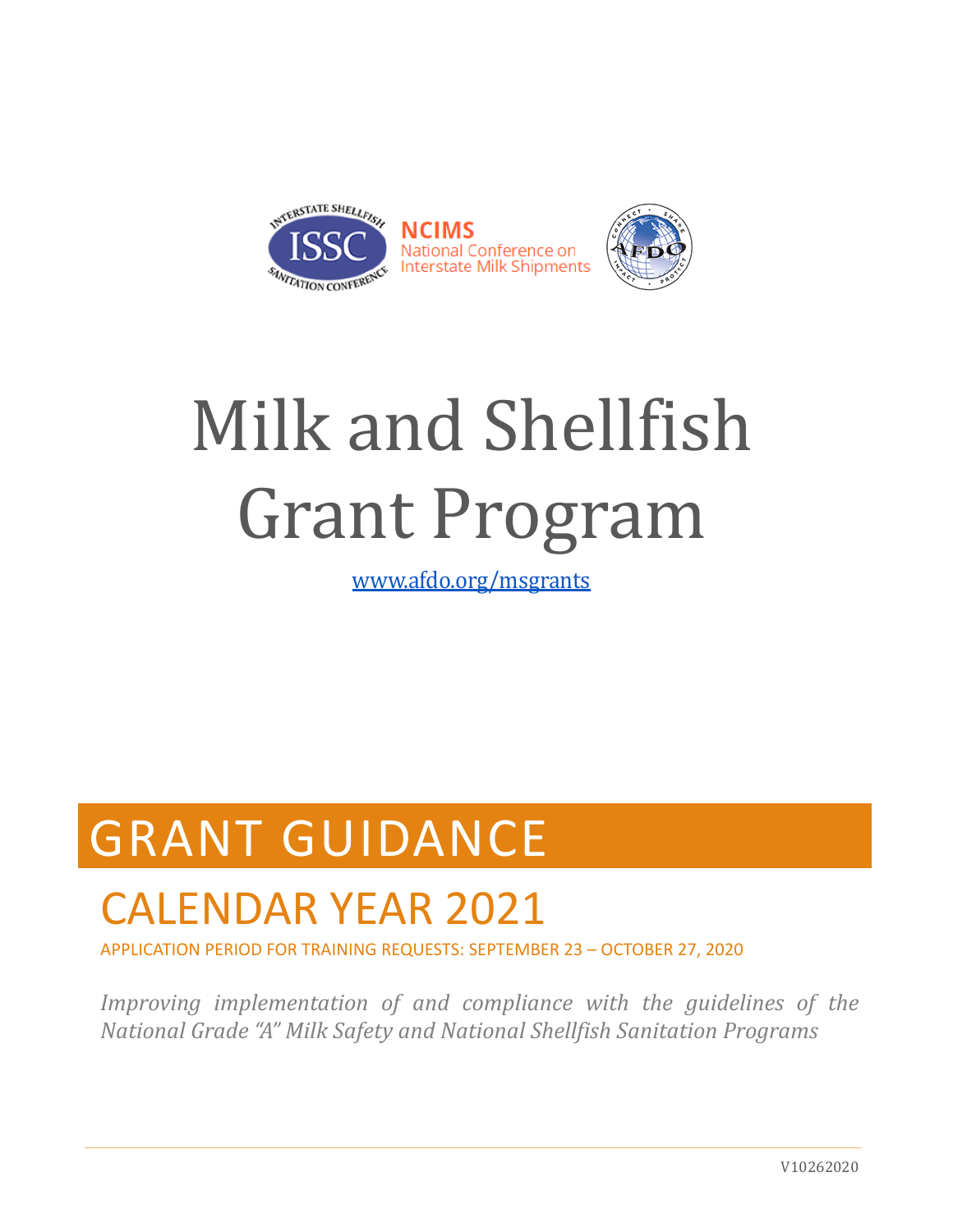## **Table of Contents**

| Terms and Conditions 8                                                                 |  |
|----------------------------------------------------------------------------------------|--|
| Proposal Scoring 9                                                                     |  |
|                                                                                        |  |
| Reimbursement and Reporting Requirements - Annual Training Needs Subawards ________ 10 |  |
|                                                                                        |  |
| How to Apply for Funding 11                                                            |  |
|                                                                                        |  |
|                                                                                        |  |
|                                                                                        |  |
|                                                                                        |  |
|                                                                                        |  |
| STEP 4 - Apply for a Grant 13                                                          |  |
| STEP 5 - Save and Submit 13                                                            |  |
|                                                                                        |  |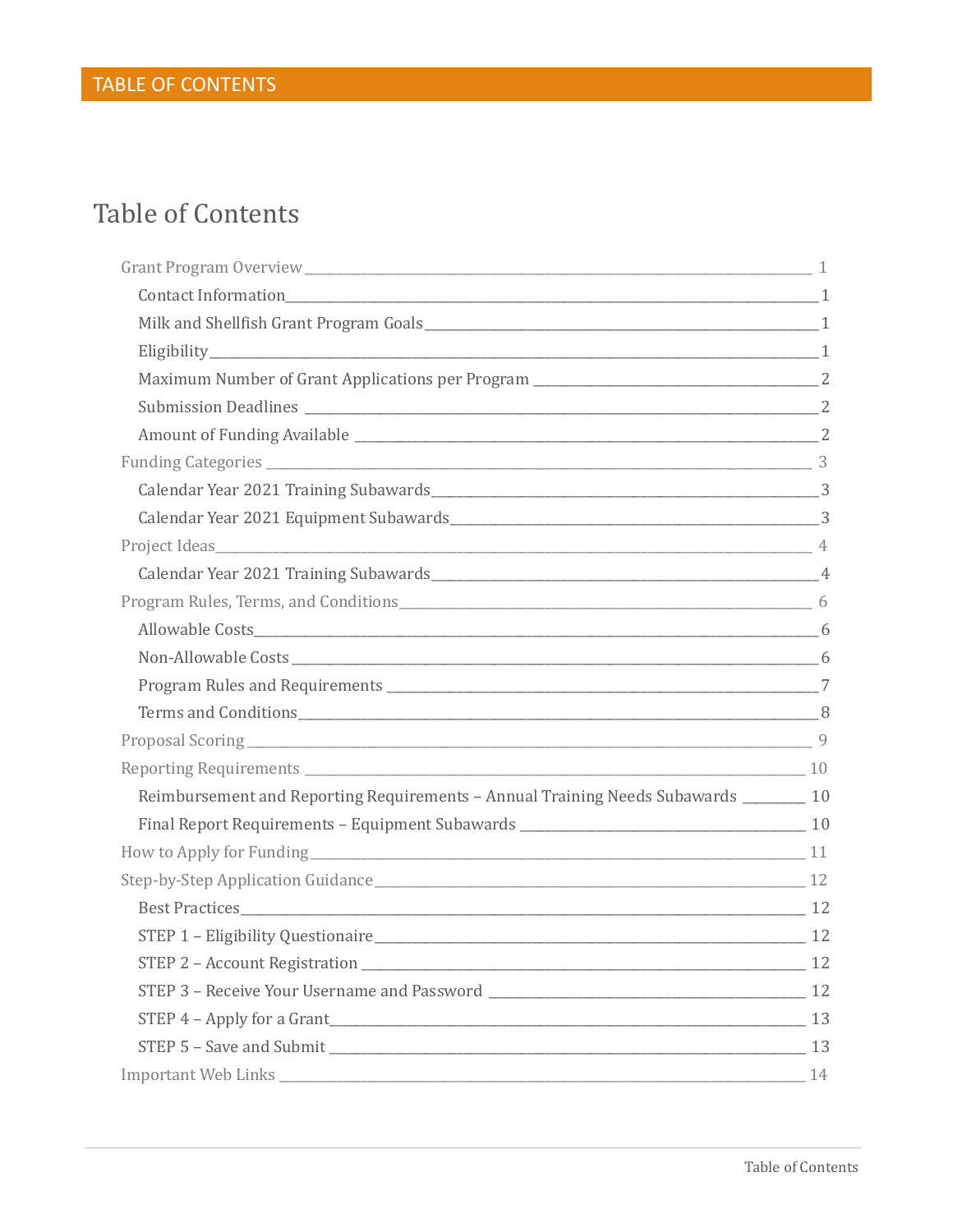### TABLE OF CONTENTS

| Milk and Shellfish Grant Program Homepage |  |
|-------------------------------------------|--|
| Milk and Shellfish Grant Portal           |  |
| Download a Modern Browser                 |  |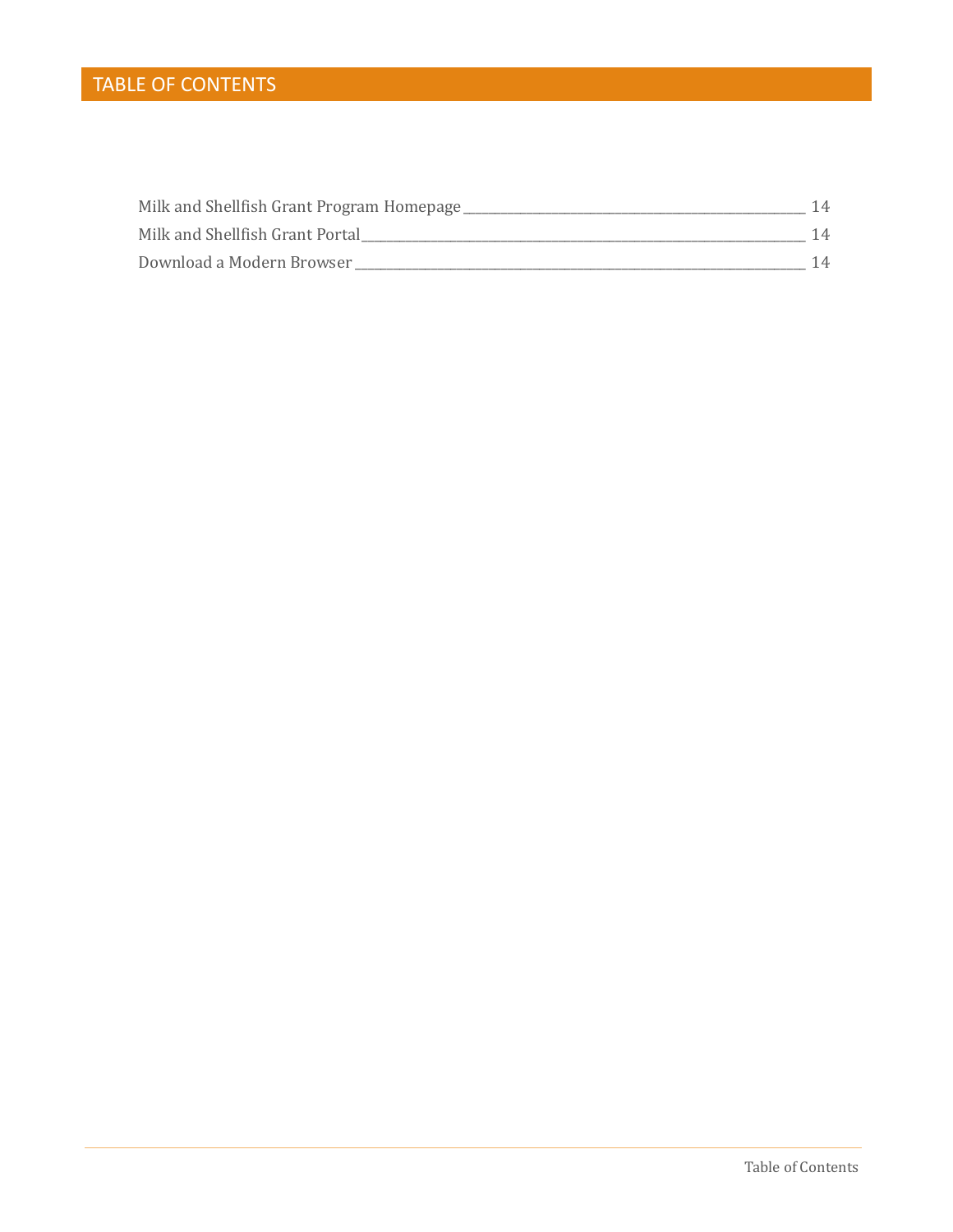## <span id="page-3-0"></span>Grant Program Overview

The U.S. Food and Drug Administration (FDA), in collaboration with the Interstate Shellfish Sanitation Conference (ISSC), the National Conference on Interstate Milk Shipments (NCIMS), , and the Association of Food and Drug Officials (AFDO), is proud to announce the 2021 State Cooperative Grant Program for National Grade "A" Milk Safety Programs and National Shellfish Sanitation Programs (the *Milk and Shellfish Grant Program*). This program provides funds for training and equipment purchases in support of milk and shellfish regulatory programs. Knowing that resources are limited for all food protection partners, FDA, ISSC, NCIMS, and AFDO have worked diligently to design simple application, funding, and reporting systems. Applicants to this program can expect a straightforward application process with streamlined reporting requirements.

#### <span id="page-3-1"></span>CONTACT INFORMATION

For additional information or technical support, please contact the AFDO Milk and Shellfish Grants Management Team at (717) 814-9873 or [msgrants@afdo.org.](mailto:msgrants@afdo.org)

#### <span id="page-3-2"></span>MILK AND SHELLFISH GRANT PROGRAM GOALS

The following are the goals for Milk and Shellfish Grant Program funding:

- 1. Support state and territorial (Puerto Rico) National Grade "A" Milk Safety Programs and state National Shellfish Sanitation Programs to participate in technical training, including FDA-supported Grade "A" Milk training courses, FDA-supported Shellfish training courses, Milk or Shellfish seminars, LEO Milk or LEO Shellfish training courses; and
- 2. Provide equipment to assist regulatory programs with their implementation of the Grade "A" Milk Safety program and/or the National Shellfish Sanitation Program.

#### <span id="page-3-3"></span>**ELIGIBILITY**

Funding is available to:

State or territorial (Puerto Rico) agencies with the regulatory/rating authority, or that provide a state laboratory service, to implement the National Grade "A" Milk Safety Program; *and/or*

State agencies with the regulatory authority, or that provide a state laboratory service, to implement the National Shellfish Sanitation Program.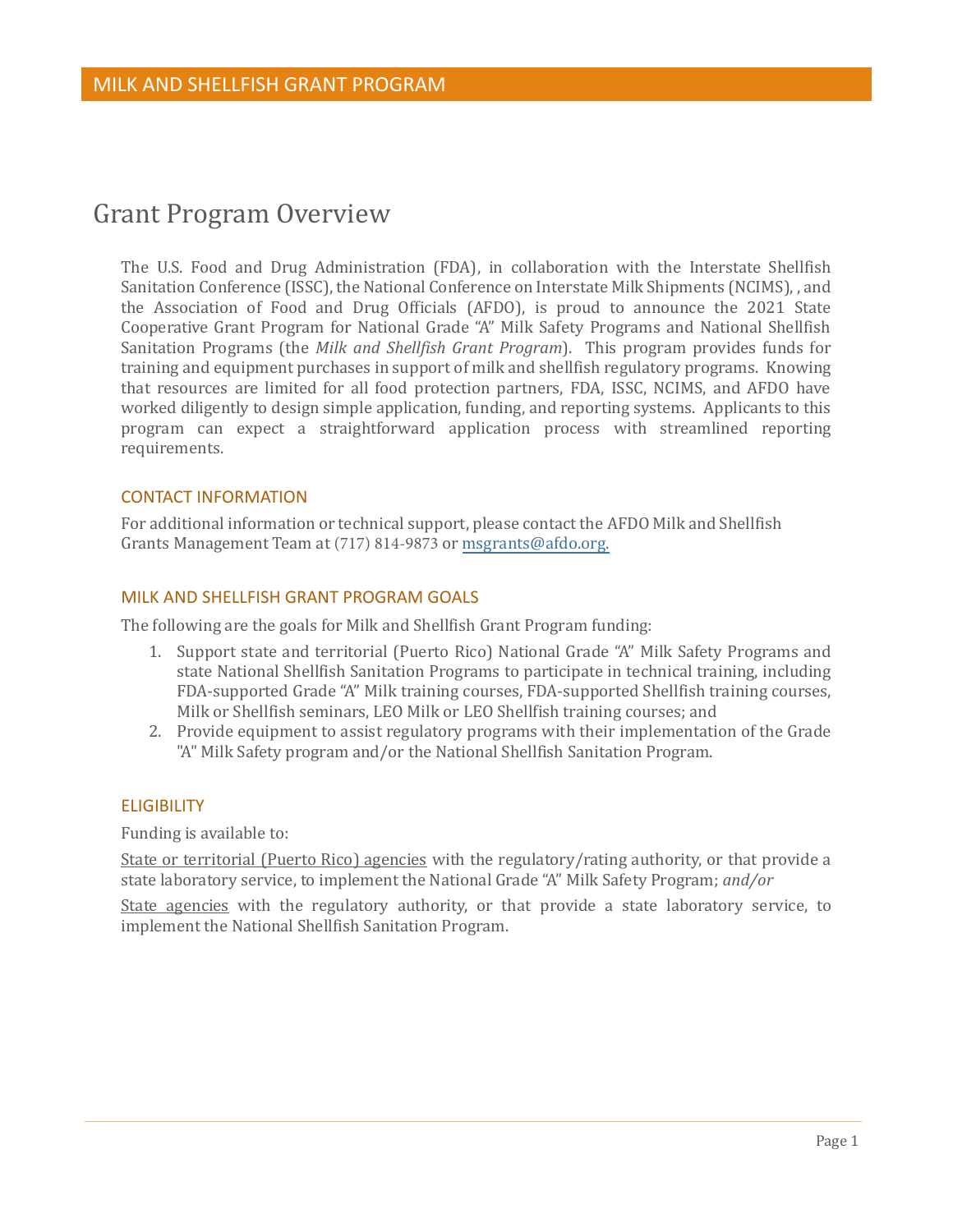#### <span id="page-4-0"></span>MAXIMUM NUMBER OF GRANT APPLICATIONS PER PROGRAM

MILK: A single agency with authority to implement the National Grade "A" Milk Safety Program (regulatory/rating authority or laboratory service) may submit one application for funding in each of the CY 2021 funding portal openings, which are currently projected as:

- One (1) National Grade "A" Milk Program 2021 Calendar Year Training Request (Fall 2020); and
- One (1) National Grade "A" Milk Program Equipment Request (January 2021).
- One (1) National Grade "A" Milk Program Additional Equipment Request (March 2021). If funding permits, this opening will likely be a highly competitive opportunity for a limited number of subawards, aimed to support critical un-met needs.

SHELLFISH: A single agency with authority to implement the National Shellfish Sanitation Program may submit one application for funding in each of the CY 2021 funding portal openings, which are currently projected as:

- One (1) National Shellfish Sanitation Program 2021 Calendar Year Training Request (Fall 2020); and
- One (1) National Shellfish Sanitation Program Equipment Request (January 2021).
- One (1) National Shellfish Sanitation Program Additional Equipment Request (March 2021). If funding permits, this opening will likely be a highly competitive opportunity for a limited number of subawards, aimed to support critical un-met needs.

#### <span id="page-4-1"></span>SUBMISSION DEADLINES

All applications must be made through the online grant management portal, [https://msgrants.fluxx.io](https://msgrants.fluxx.io/) .

Applications for **Calendar Year 2021 Training Subawards** can be submitted beginning September 23, 2020. All applications must be completed and successfully submitted through the portal by October 27, 2020 at 7:59 PM Eastern Time.

#### <span id="page-4-2"></span>AMOUNT OF FUNDING AVAILABLE

We expect that more than \$2,400,000 in funding will be available for the Calendar Year 2021 Training and Equipment Subawards. **Note that this is a substantial increase over funding available in previous years of this program.**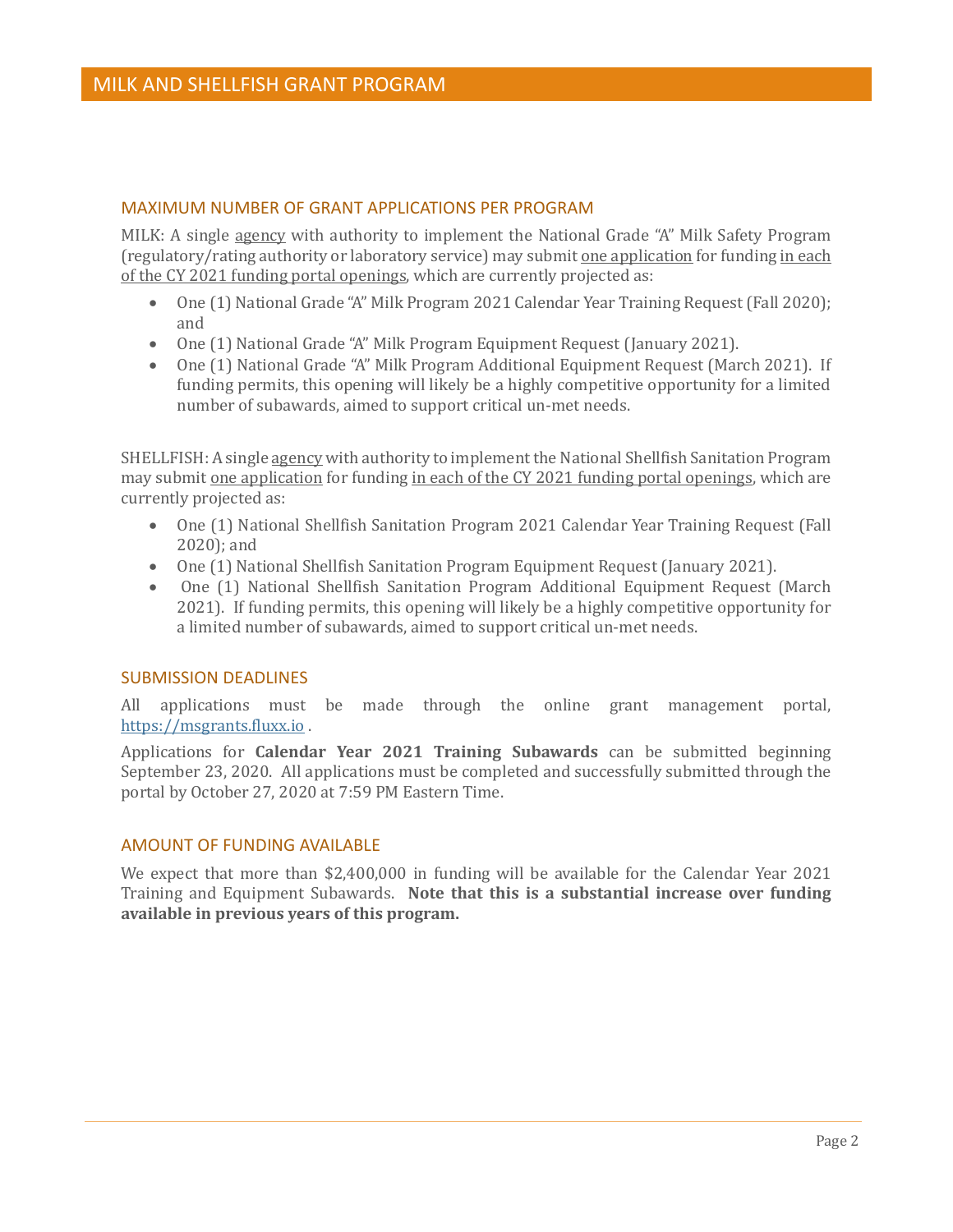## <span id="page-5-0"></span>Funding Categories

Funds may be used to assist eligible agencies (with Milk and/or Shellfish regulatory/rating authority or that provide a state laboratory service) in completing projects that meet the goals and objectives of the *Milk and Shellfish Grant Program* in two categories:

#### <span id="page-5-1"></span>CALENDAR YEAR 2021 TRAINING SUBAWARDS

Training Subawards allow programs to make an annual funding request for Calendar Year training needs, to support Milk Sanitation Rating Officers (SROs), Laboratory Evaluation Officers (LEOs), Shellfish Sanitation Officers (SSOs) and other regulatory staff members to attend required training and other courses. Applicants have the opportunity to request travel funds for a program's annual training needs to allow attendance at training courses, workshops, and seminars that advance the goals of the National Grade "A" Milk Safety Program and/or the National Shellfish Sanitation Program.

The minimum request for these subawards is \$500. There is no maximum amount, but the total requested funding should not average more than \$1,800 per person/per course, unless a detailed budget justification is provided. Programs may submit a request for multiple staff members, which may cover all or just a portion of their travel/training needs**.** 

#### <span id="page-5-2"></span>CALENDAR YEAR 2021 EQUIPMENT SUBAWARDS

Equipment Subawards allow programs to request funding for equipment purchases that support the National Grade "A" Milk Safety Program and/or the National Shellfish Sanitation Program (NSSP). These subawards allow the purchase of program-related equipment that helps to improve Milk or Shellfish safety and/or increase the efficiency and/or effectiveness of an eligible regulatory program.

#### **Additional details will be added for CY 2021 Equipment Subawards, prior to the portal openings, which are anticipated to be:**

- Milk and Shellfish Equipment Subawards Applications anticipated to be accepted beginning in **January 2021** (exact dates TBD)
- Milk and Shellfish Additional Equipment Subawards Applications anticipated to be accepted beginning in **March 2021** (exact dates TBD). If funding permits, this opening will likely be a highly competitive opportunity for a limited number of subawards, aimed to support critical un-met needs.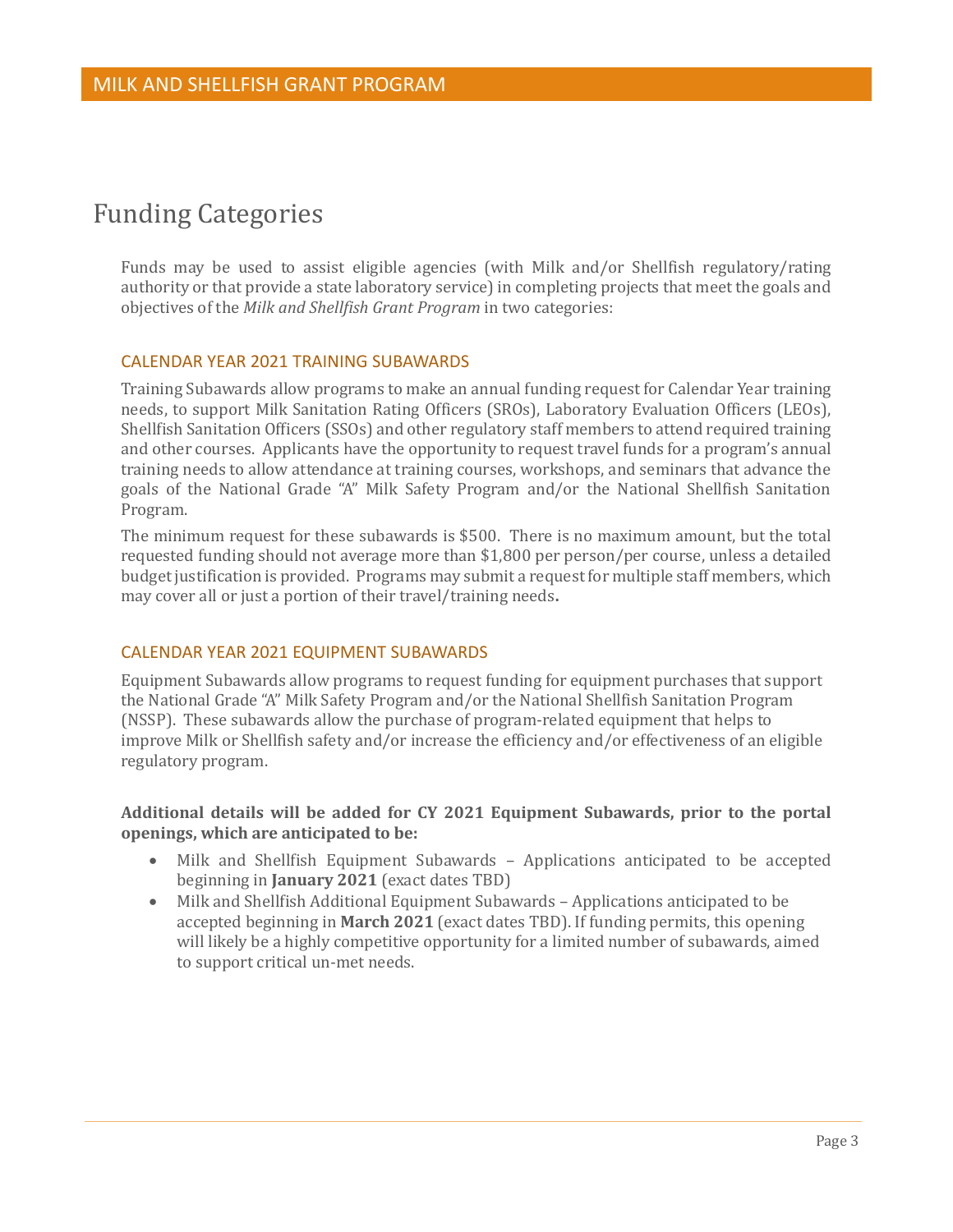## <span id="page-6-0"></span>Project Ideas

The *Milk and Shellfish Grant Program* is designed to fund projects that assist programs in achieving and/or maintaining compliance with requirements and goals of the National Grade "A" Milk Safety Program and the National Shellfish Sanitation Program. Specific courses prioritized by this funding program are listed below. When necessary due to funding limitations, training for SROs, LEOs and SSOs may be prioritized over other training needs.

Please note that only certain costs, including funding for specific courses and registration fees, are allowable under the Milk and Shellfish Grant Program. Laptops and/or tablets (iPads, Smart books) will be considered provided sufficient justification in the application explains how the devices are going to be used as *tools* to support the milk or shellfish programs. **See the** *Program Rules, Terms, and Conditions* **section for more detail.**

#### <span id="page-6-1"></span>CALENDAR YEAR 2021 TRAINING SUBAWARDS

**SUGGESTED TRAINING FOR CY 2021, AS WE EXPECT CONTINUED COVID-19 TRAVEL LIMITATIONS:** Given that a significant number of face-to-face courses and meetings for CY 2021 have already been cancelled, please consider the following suggestions for eligible CY 2021 Training requests:

- Any courses or seminars that meet the intent of the Milk and Shellfish Grant Program, and that have published dates for CY 2021, will be considered eligible – please include the status of the course or seminar in your application.
- According to the latest information available, we do expect that Regional Seminars for both Milk and Shellfish will be scheduled for CY 2021 – please feel free to include in your application.
- FDA is open to considering alternative web-based training for CY 2021 (**reimbursement of materials and registration fees only**), provided it meets the intent of this grant program and includes a strong justification.
- Requests for in-state training and/or staff training meetings, university-based online courses, and other types of training will be considered, when adequate justification is provided describing how the alternate training(s) will support the goals of this funding program.
- **Important Note on the Milk and Shellfish courses provided by the FDA Office of Training Education and Development (OTED):** According to the latest information available, FDA/OTED does not plan to offer face-to-face Milk and Shellfish courses through September 2021.
- **Additional face-to-face training opportunities, as well as course-in-the-box opportunities, are currently being planned for late in 2021 (August through December). There is no need to apply for these opportunities during the fall Grant Portal opening. Once the courses are scheduled and announced in early 2021, an additional funding opportunity will be made available for approved attendees.**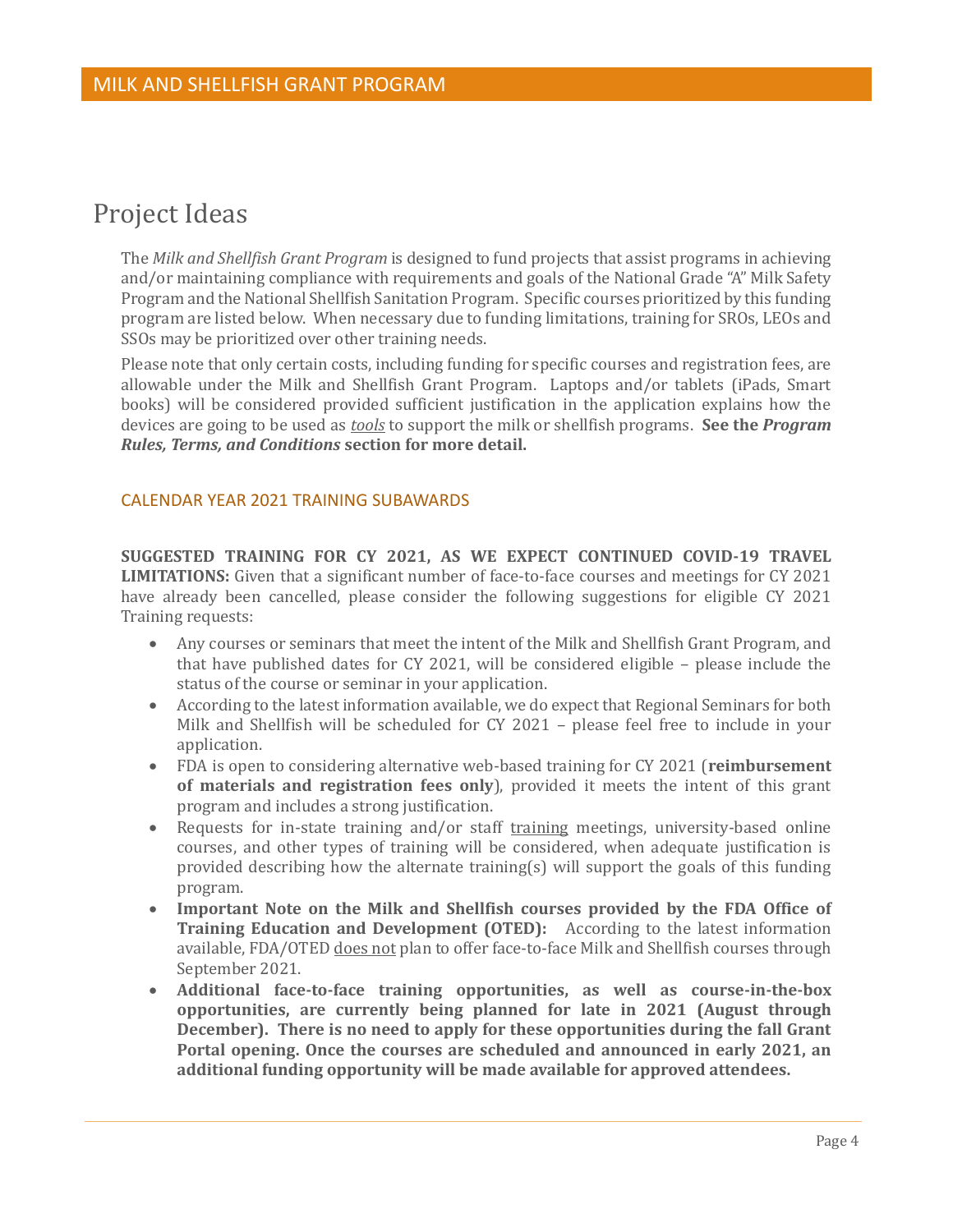Eligible Training needs for National Grade "A" Milk Safety Programs, include:

- FD371 Milk Pasteurization Controls and Tests (1)
- FD372 Milk Plant Sanitation and Inspection (1)
- FD373 State LEO Workshop (1)
- FD375 Dairy Farm Sanitation and Inspection (1)
- FD376 NCIMS Dairy HACCP Applications in the Milk Industry (1)
- FD378 Preventive Controls in Grade "A" Dairy Plant (1)
- FD385 Automatic Milking Installation Sanitation and Inspection (1)
- FD577 Special Problems in Milk (1)
- FD578 Advanced Problems in Milk (1)
- Eastern Milk Seminar
- 3-A Sanitary Standards Association Meeting
- DPC Dairy Practices Council Meeting
- NADRO National Association of Dairy Regulatory Officials
- FEMA Emergency Response Course
- Other Courses may be funded as a secondary priority, as funding permits and when a strong justification is provided by the applicant agency

Eligible Training needs for National Shellfish Sanitation Programs, include:

- ER220 Traceback Investigations (1)
- FD242 Sanitary Survey of Shellfish Growing Areas (1)
- FD245 Shellfish Plant Standardization (1)
- FD246 Shellfish Laboratory Methods and Evaluation (1)
- FD342 Advanced Shellfish Growing Areas Course (1)
- GSASSC Gulf and South Atlantic States Shellfish Conference
- ISS Interstate Seafood Seminar
- NESSA New England Shellfish Sanitation Association
- PacRim Pacific Rim Shellfish Sanitation Conference
- Seafood Alliance HACCP Training
- PARLEOM / NELEOM Methodology and Policy Meetings
- Shellfish Program Management Meetings
- Participation in a Dye Study
- Other FD Course Offered by OTED (not specifically listed above)
- GIS Courses
- FEMA Emergency Response Courses
- Other Courses may be funded as a secondary priority, as funding permits and when a strong justification is provided by the applicant agency
- *(1) Confirmed local delivery or other confirmed deliveries only.*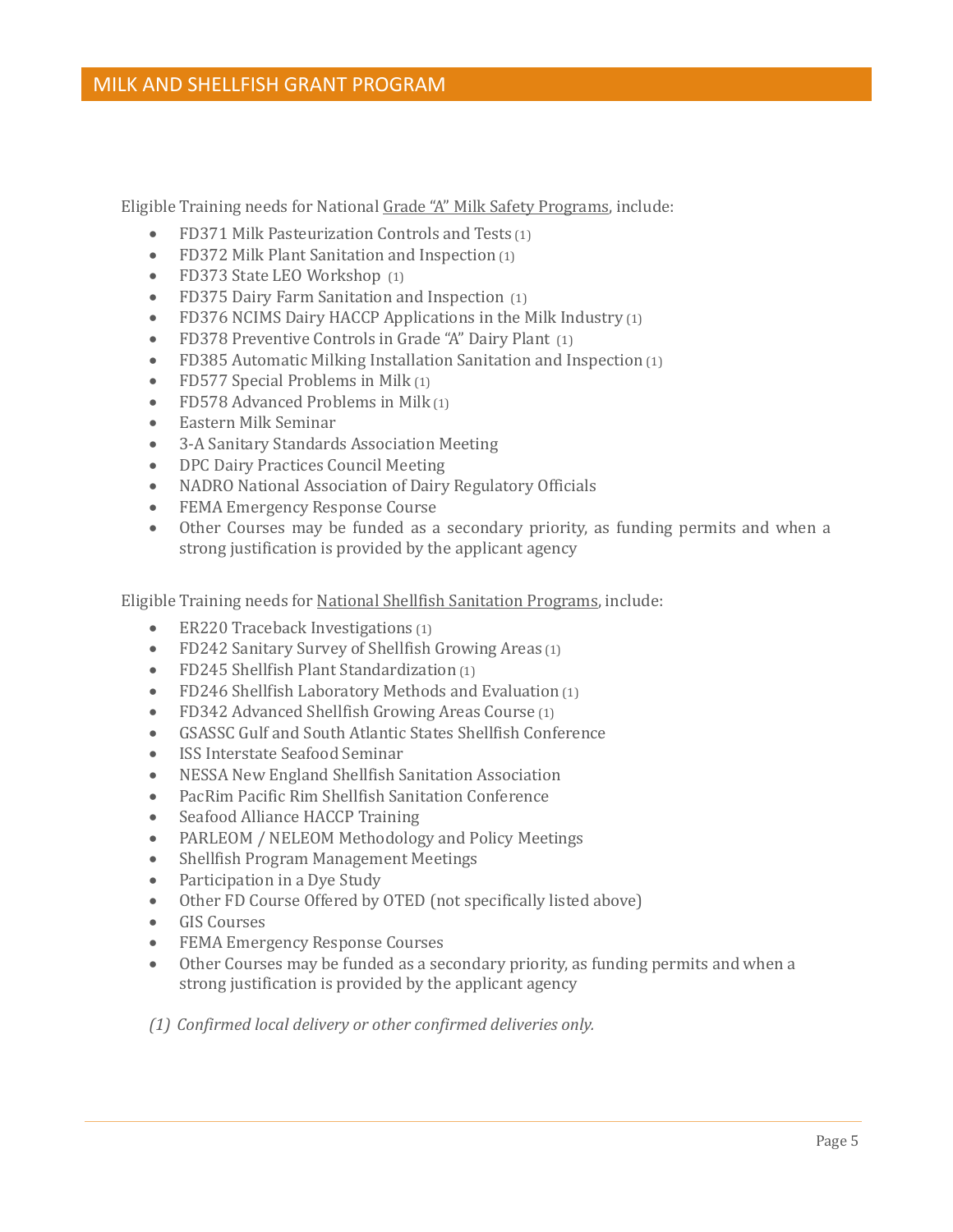## <span id="page-8-0"></span>Program Rules, Terms, and Conditions

#### <span id="page-8-1"></span>ALLOWABLE COSTS

Allowable costs include training costs, travel costs, registration fees (except for FDA courses), equipment and supplies (including purchase/rental/maintenance/shipping), contractual fees, audiovisual materials, boat parts, and purchase and/or development of information technology (equipment/software/support).

Indirect costs are permissible with a signed and current federal cost rate agreement, or at the de minimis rate of 10%. (Additional guidance on the de minimis rate can be found at: [https://www.ecfr.gov/cgi-bin/text-](https://www.ecfr.gov/cgi-bin/text-idx?SID=5a32387e087a2cd0368f361f5afb9ec6&mc=true&node=se2.1.200_1414&rgn=div8)

[idx?SID=5a32387e087a2cd0368f361f5afb9ec6&mc=true&node=se2.1.200\\_1414&rgn=div8.](https://www.ecfr.gov/cgi-bin/text-idx?SID=5a32387e087a2cd0368f361f5afb9ec6&mc=true&node=se2.1.200_1414&rgn=div8))

For all agencies that request funding for the equipment purchase of a drone, the agency will need to have their drone operators certified with an operational SOPs submitted to FAA (e.g. line-ofsight, night operations, etc.). Before an award is made, the agency will need to provide a copy of their FAA-required documents and a statement-of-affirmation that they are in compliance with all of FAA's guidance for drone operations including line-of-sight. *For information on operating a drone as a Public Safety or Government user, visit: [https://www.faa.gov/uas/public\\_safety\\_gov/](https://www.faa.gov/uas/public_safety_gov/)*

#### <span id="page-8-2"></span>NON-ALLOWABLE COSTS

Certain expenses and costs are not allowable under the *Milk and Shellfish Grant Program*. Please note the following restrictions:

- Vehicles: Costs associated with the procurement of vehicles, vehicle parts/service, and boats (including trailers and motors) are not allowed.
- Construction: Costs for construction and/or remodeling of physical structures are not allowed.
- Food: Expenses for food, snacks, meals, and catering (other than per diem for travelers) are not permitted for any subaward.
- Personnel: Personnel costs associated with training are not permitted. This includes employee salaries, fringe benefits, overtime, travel time, and time spent taking online courses.
- Promotional items and costs are generally prohibited, unless they provide a direct food safety benefit. Examples of prohibited items: gift bags, logo items (pens, notepads, shirts, hats), gift cards, etc.
- Purchasing of equipment and supplies for industry is generally prohibited.
- Liability insurance, maintenance/service agreements, etc.
- Other Agreements, Grants, & Funding Sources: Any expenses reimbursed under other cooperative agreements, grants, contracts, and/or other funding mechanisms (including NCIMS and ISSC conference costs) must remain distinct and separate from any subaward of the Milk and Shellfish Grant Program.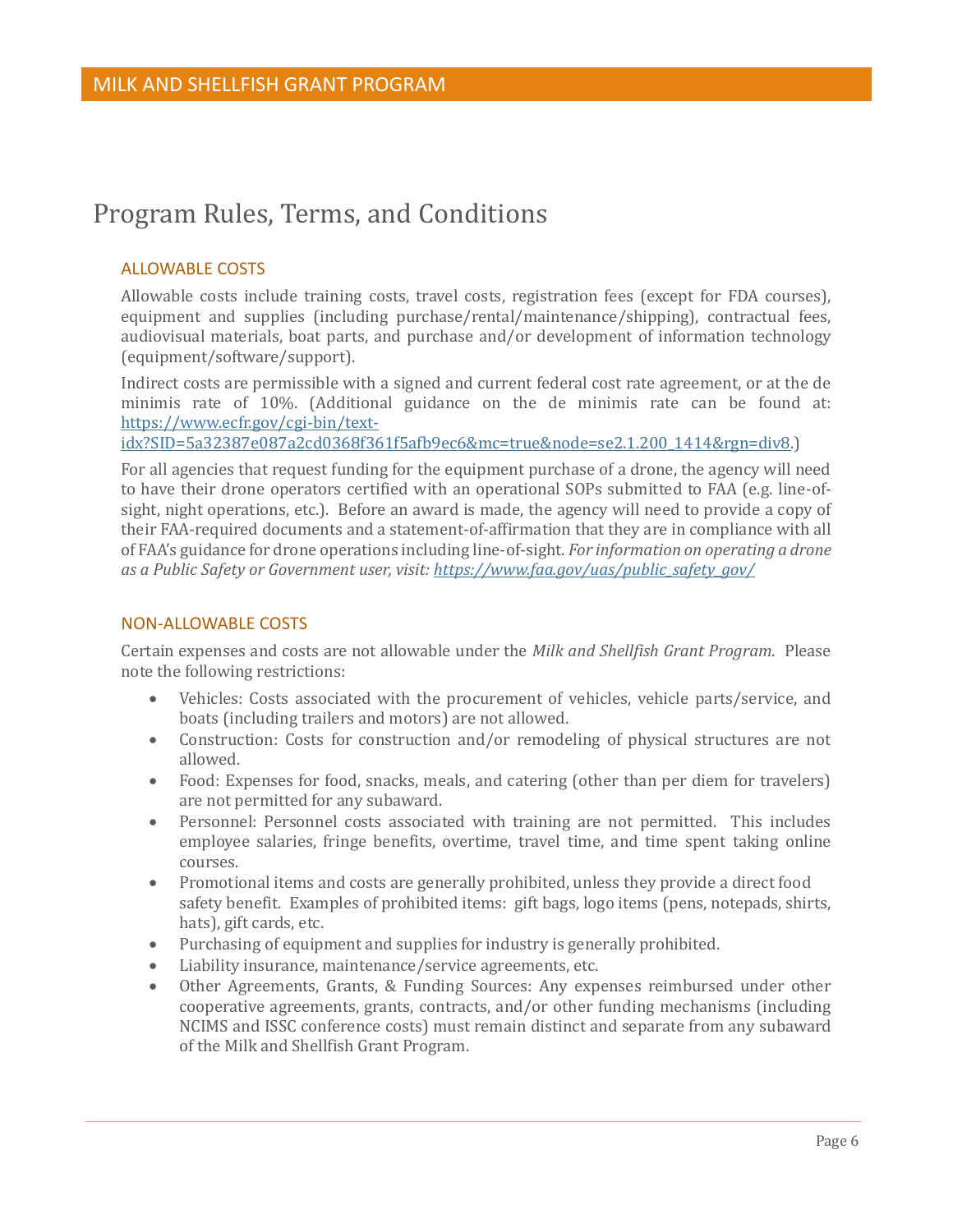- Membership fees for local, regional, or national organizations, even if such membership fees reduce the cost of training and/or conference fees, may not be paid with grant funds.
- Since there are no registration fees for FDA courses (FD245, FD371, etc.), registration costs for these courses cannot be paid with funds from this grant program.
- Insufficient Justification: Other costs may not be funded upon reviewer evaluation. All costs should clearly support Project Outcomes, with sufficient justification provided.

#### <span id="page-9-0"></span>PROGRAM RULES AND REQUIREMENTS

The following rules and requirements apply to subawards administered under the *Milk and Shellfish Grant Program:*

- 1. Funding is available for state and territorial (Puerto Rico) National Grade "A" Milk Safety Programs and State National Shellfish Sanitation Programs and can be used for 2021 Calendar Year training and equipment needs.
- 2. Any travel costs associated with this grant program should adhere to the following general guidelines (feel free to contact the Milk and Shellfish Grants Management Team with specific travel-related questions not covered below):
	- a. Receipts are required for all travel expenses except meals, which will be reimbursed on a federal per diem basis. The General Services Agency (GSA) Meals and Incidental Expenses (M&IE) breakdown may be accessed at [http://www.gsa.gov/portal/content/101518.](http://www.gsa.gov/portal/content/101518)
	- b. Hotels will be reimbursed at actual room cost plus any applicable taxes during dates of travel and should be booked at the most economical rate practical. Incidental lodging expenses (internet, etc.) beyond room, parking and tax will not be reimbursed.
	- c. The prevailing federal per diem rate for the destination will be allowed for meals and incidentals. On travel days (first and last days), in most cases 75% of the federal per diem rate will be reimbursed. Per diem for meals which are provided at no cost to the participant as part of the program cannot be reimbursed.
	- d. Air travel is to be taken by the most economical fare available. Advance purchase is required. First or business class, "economy plus"-type, or any other upgraded air travel is not authorized. Baggage fees may be reimbursed with a receipt.
	- e. Reimbursement for use of a private automobile shall be at the prevailing federal rate, reimbursed for mapped mileage to and from the venue, and shall not exceed the cost of advance purchase air travel to the destination.
- *3.* Each Milk or Shellfish program may apply for funding for one (1) project in each of the two (2) project categories, for a maximum of two (2) applications per program for the Calendar Year 2021 funding cycle. If more than two (2) milk or shellfish applications are made by a single program, only the first application in each of the project categories will be evaluated.
- 4. Programs should coordinate internally to ensure they do not exceed the maximum number of applications of two (2) per grant cycle. Applications from a single program may be made by a single Point of Contact (POC), or multiple POCs.
- 5. For equipment purchases of single items that cost more than \$5,000 and with a useful life of more than one year, acquisitions must be made in accordance with 2 CFR 200, which has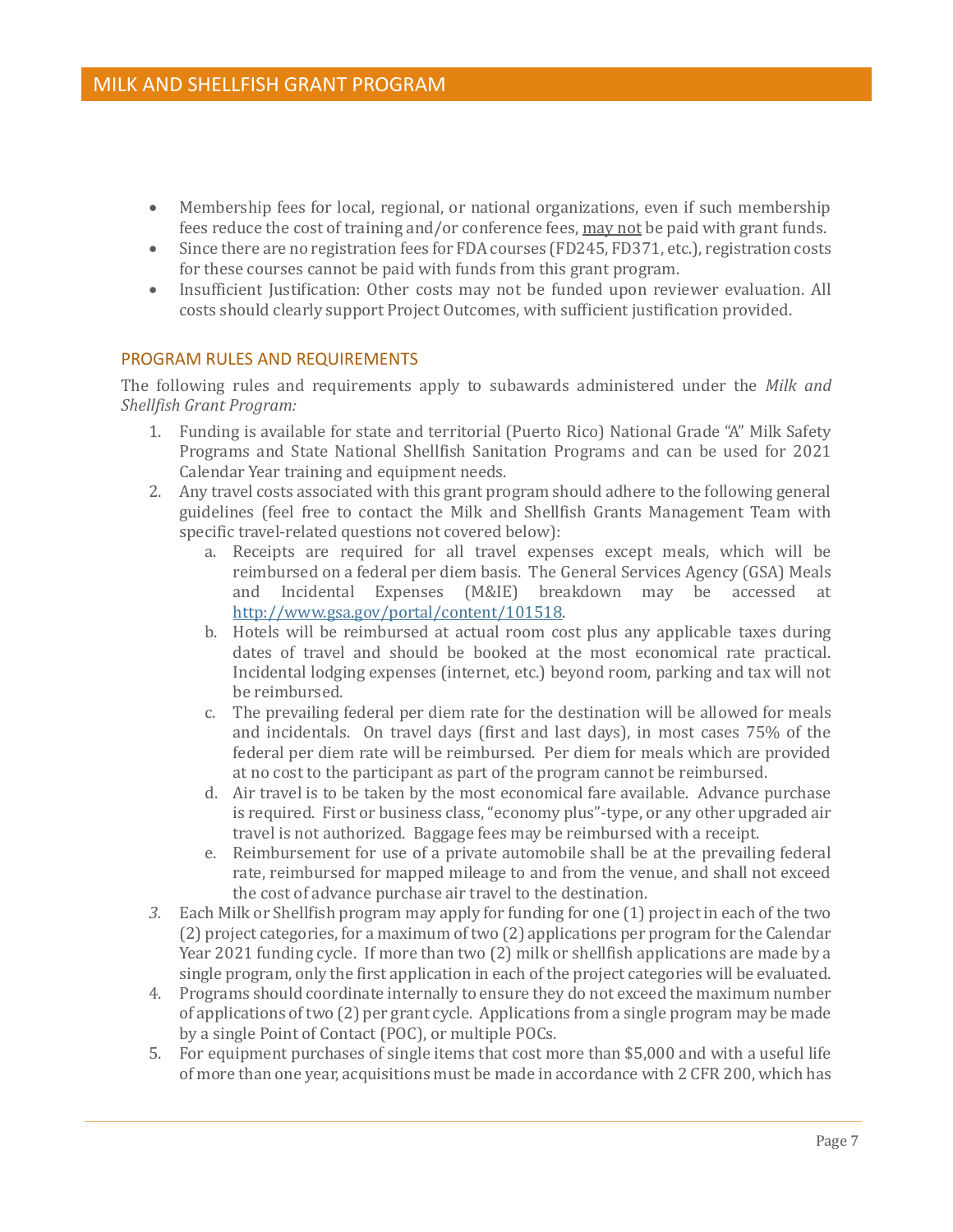requirements for purchasing (2 CFR 200.317-320) and for record-keeping, management, and disposition (2 CFR 200.313).

- 6. For reasons of security and functionality, programs are required to complete all grant applications online using a modern, up-to-date browser. We recommend Google Chrome or an of the other browsers available for download at [http://afdo.org/msgrants/browsers.](http://afdo.org/msgrants/browsers)
- 7. When completing the online application, any character count restrictions include spaces.
- 8. All required fields in each application (including Point of Contact, Authorizing Official, organization, budget, budget justification, and all proposal information) must be clear and complete.
- 9. All grant applications must be submitted through the online portal, [https://msgrants.fluxx.io,](https://msgrants.fluxx.io/) by the relevant Submission Deadlines listed in the *Grant Program Overview*.

#### <span id="page-10-0"></span>TERMS AND CONDITIONS

By applying for this funding opportunity, your agency has made an assurance that it will comply with all applicable Federal statutes and regulations in effect during the grant period, including applicable parts of 45 CFR Parts 74 and 92. Subawards will be based upon the submitted and approved project applications, and are subject to the following conditions:

- Award decisions are made by the FDA Project Officer for the FDA Cooperative Agreement that funds this program.
- The grantee must complete the full scope of work and all tasks outlined in the approved grant application by the Project End Date entered on the grant application, unless a written exception is granted by the AFDO Milk and Shellfish Grants Management Team (717) 814-9873 or [msgrants@afdo.org\).](mailto:msgrants@afdo.org)
- **Any changes to the scope, tasks, deliverables, or expenses of funded subawards must be approved in advance and in writing by AFDO prior to work being modified or completed. Please note that costs incurred for unapproved changes may not be reimbursed.**
- A Reimbursement Request and culminating Final Report must be submitted through the online grant portal no more than 45 days after the Project End Date. As part of the Reimbursement Request, the grantee must provide a full accounting of all expenditures made with funds from this grant award, accompanied by the documentation specified in the Reporting Requirements section of this document.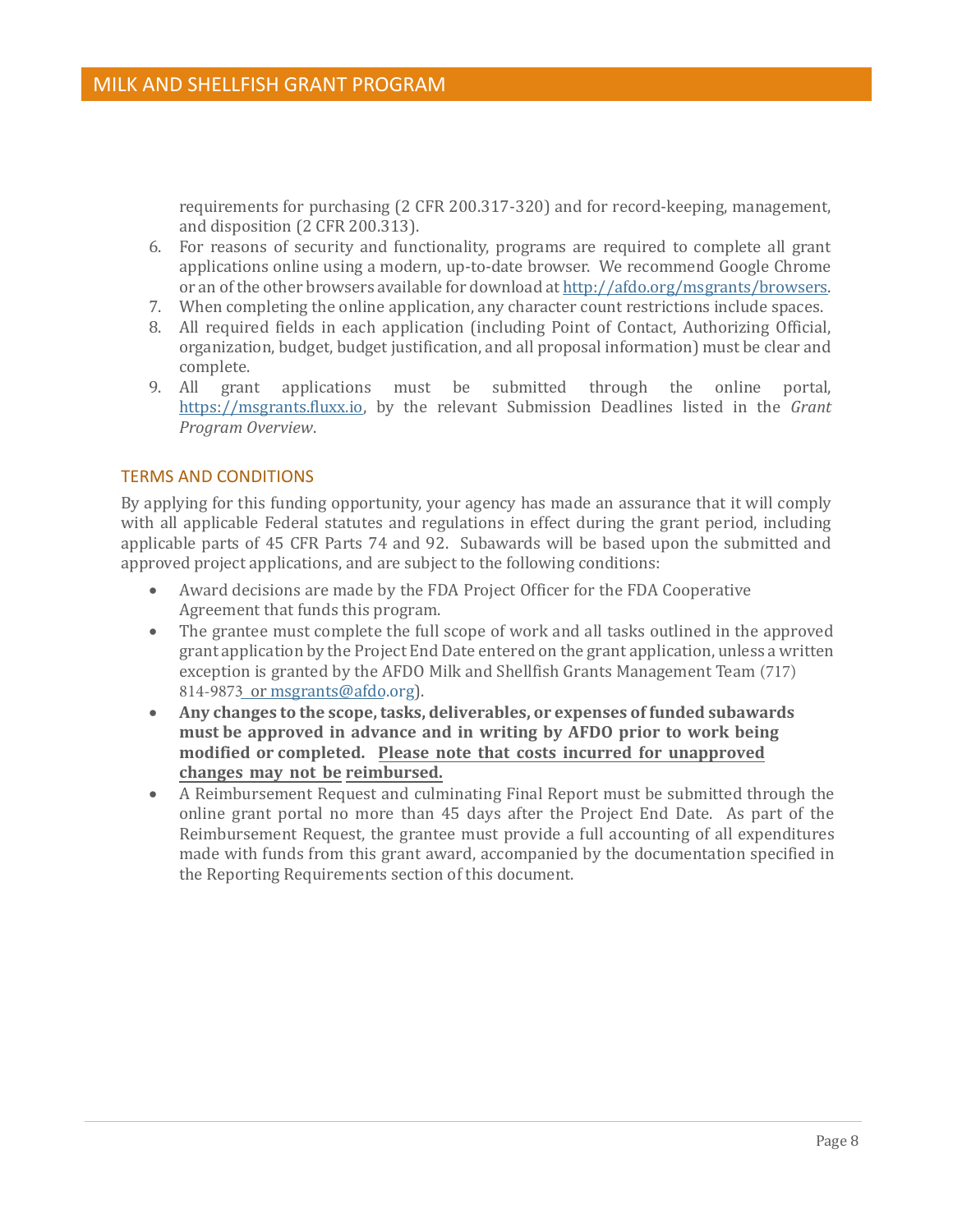## <span id="page-11-0"></span>Proposal Scoring

- 1. Applicants will receive an automated email notification upon the successful submittal of their application.
- 2. Applications received by applicable deadlines will undergo an administrative review.
	- Applications out-of-compliance with the Program Rules and Requirements will not be funded.
	- For applications requiring minor administrative clarification, applicants will be notified and given the opportunity to provide clarifying information within five (5) business days after the notification.
	- Applications that pass the administrative review will move to a final review by FDA.
- 3. Equipment proposals may also be peer-reviewed as follows:
	- Milk submissions may be scored by up to two reviewers, one from FDA and one from NCIMS, following the scoring outline described below.
	- Shellfish submissions may be scored by up to two reviewers, one from FDA and one from ISSC, following the scoring outline described below.
- 4. When peer review is used, applications will be scored using the following outline (these are the scoring instructions that equipment reviewers will follow):
	- Scoring Section 1: Review the Project Description entry and provide a score of 0-5 regarding the appropriateness and completeness of the listed information.
	- Scoring Section 2: Review the Program Objectives entry and provide a score of 0- 5 regarding the appropriateness and completeness of the listed information.
	- Scoring Section 3: Review the Program Outcomes entry and provide a score of 0-5 regarding the appropriateness and completeness of the listed information.
	- Scoring Section 4: Review the Additional Information entry and provide 0-2 bonus points for any applications that have a reason to be marked as higher priority for funding (this will be uncommon).
	- Scoring Section 5: Review the Budget and Budget Narrative entries and provide a score of 0-5 regarding the cost effectiveness of this project request.
	- Total Peer Review Score of 0-22 total points (Note that the funding allocations for the equipment and the training subawards are separate, and equipment subawards will not compete for funding with training subawards)
- 5. The FDA/NCIMS/ISSC Joint Advisory Groups have discretion when making award decisions and can approve changes to number of reviewers or reviews, funding amount, priority, project period, and other aspects of subawards to ensure this funding program meets the FDA's intended goals. Final Award decisions are made by the FDA Project Officer for the FDA Cooperative Agreement that funds this program.
- 6. Applications not awarded will be notified via email.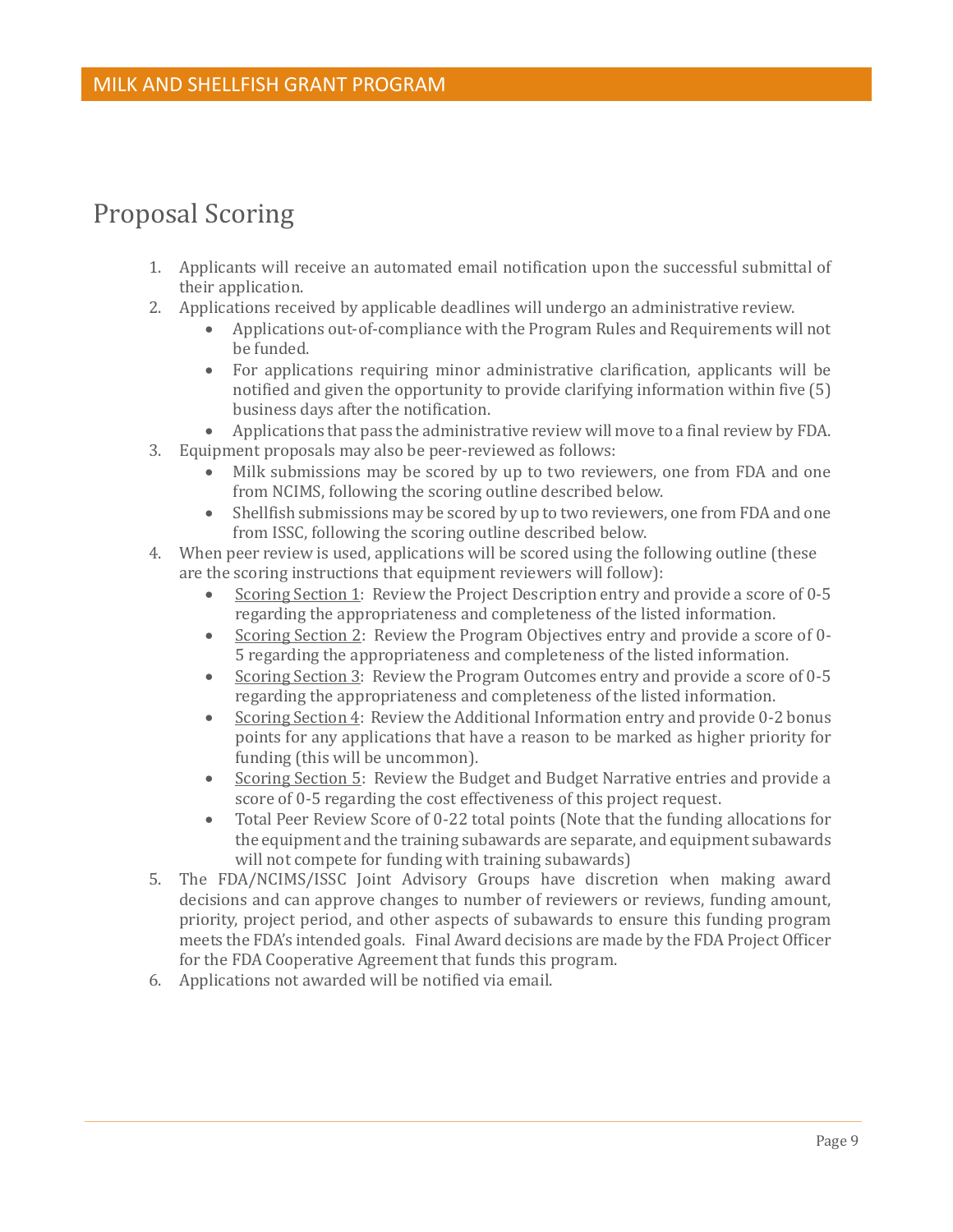## <span id="page-12-0"></span>Reporting Requirements

As with the application process, the online grants management system is used for project reporting and is aimed at minimizing the grantee's time burden. Grantees must submit their reports through the online grant management portal at [https://msgrants.fluxx.io.](https://msgrants.fluxx.io/) Funds are generally awarded on a reimbursement basis after each Reimbursement Request is submitted and approved, but exceptions may be made based on the nature and duration of the project or the needs of the Program (determined on a case-by-case basis). *Note: A reimbursement check will be made payable to the organization; it cannot be made payable to any individual*.

Changes to the project budget that exceed 10% of the total grant amount must be requested in advance of your final report submission, via email to [msgrants@afdo.org.](mailto:msgrants@afdo.org) Amended budget line items should be approved before expenditures are incurred, and requested changes are not approved until you receive confirmation via email regarding your requested changes*. Note: If you are ready to submit your Reimbursement Request but have not yet requested and received approval for budget changes that exceed 10% of the total grant amount, please submit your change request and wait for your approval before submitting your Reimbursement Request.*

#### <span id="page-12-1"></span>REIMBURSEMENT AND REPORTING REQUIREMENTS – ANNUAL TRAINING NEEDS **SUBAWARDS**

A **Milk and Shellfish Reimbursement Request** is required whenever you are seeking reimbursement for one or more completed courses, seminars, and/or meetings. Because your subaward is intended to meet all your Calendar Year 2021 training needs, more than one Milk and Shellfish Reimbursement Request can be submitted during the year.

Once all project objectives have been completed and costs have been reimbursed (upon successful submission of one or more Reimbursement Requests), a **Final Report** to close out your 2021 Milk and Shellfish Training Needs Subaward is due no later than 45 days after the end of the project period listed in your application.

#### <span id="page-12-2"></span>FINAL REPORT REQUIREMENTS – EQUIPMENT SUBAWARDS

A **Final Report** is required for all Equipment Subawards and should document the completion of all project deliverables. The Final Report is due 45 days after the end of the project period listed in your application.

Please visit<http://afdo.org/msgrants> for complete Reimbursement and Reporting Instructions.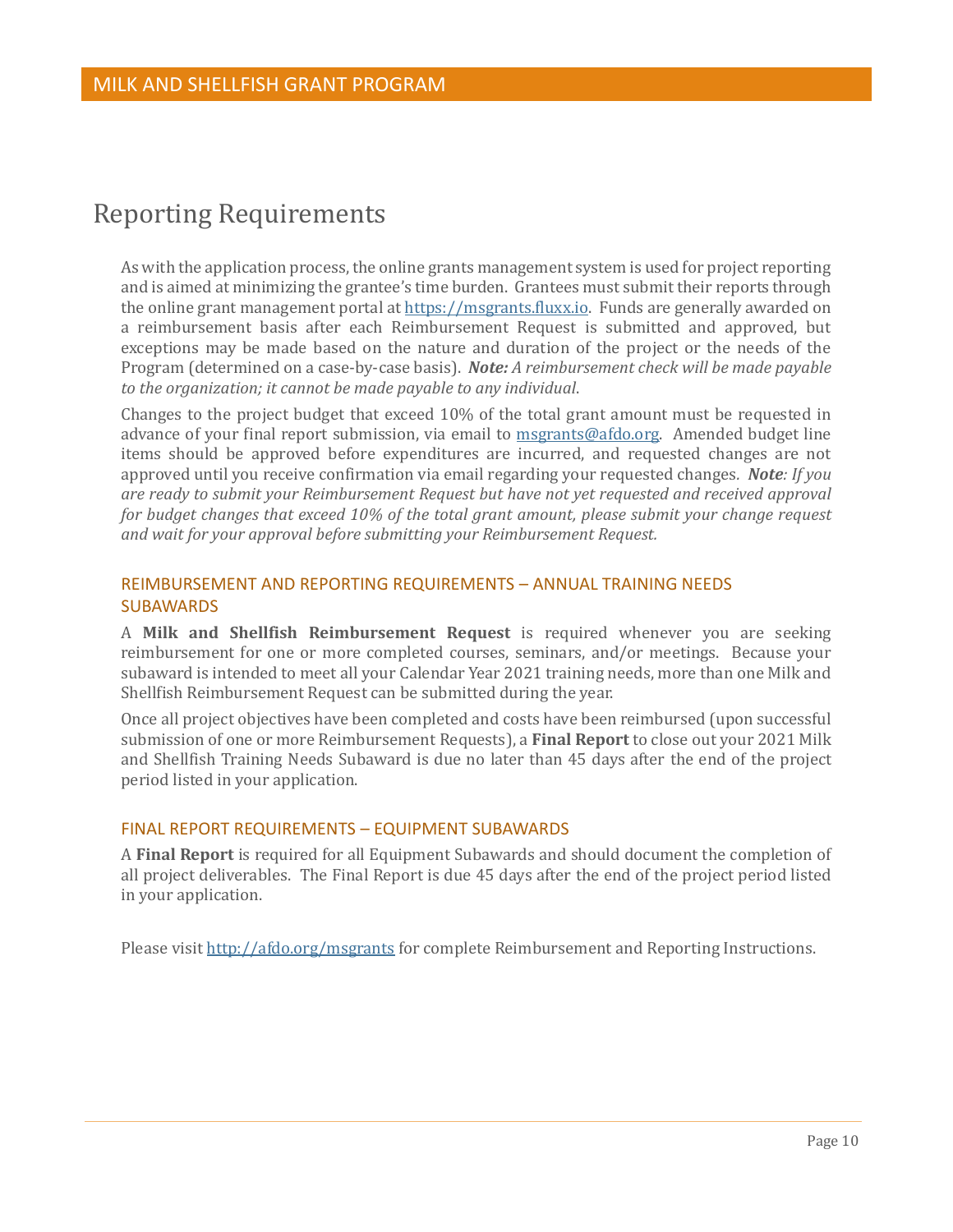## <span id="page-13-0"></span>How to Apply for Funding

- 1. Carefully review the details of this Grant Guidance document.
- 2. Gather all required information necessary to complete your application(s).
- 3. Ensure your computer meets the minimum browser requirements to ensure security and functionality with the system. We recommend Google Chrome or any of the other up-todate browsers listed at [http://afdo.org/msgrants/browsers.](http://afdo.org/msgrants/browsers)
- 4. Complete an online application using the grants management portal at [https://msgrants.fluxx.io](https://msgrants.fluxx.io/) for each project for which your program chooses to apply. A single program can apply for a maximum of two (2) applications, with not more than one (1) application in each of the two project categories (Annual Training Needs and Equipment).
- 5. Submit training applications (up to two per regulatory program) by the October 27, 2020 7:59 PM ET deadline, and wait for funding determination (approximately 6 weeks after the grant program deadline).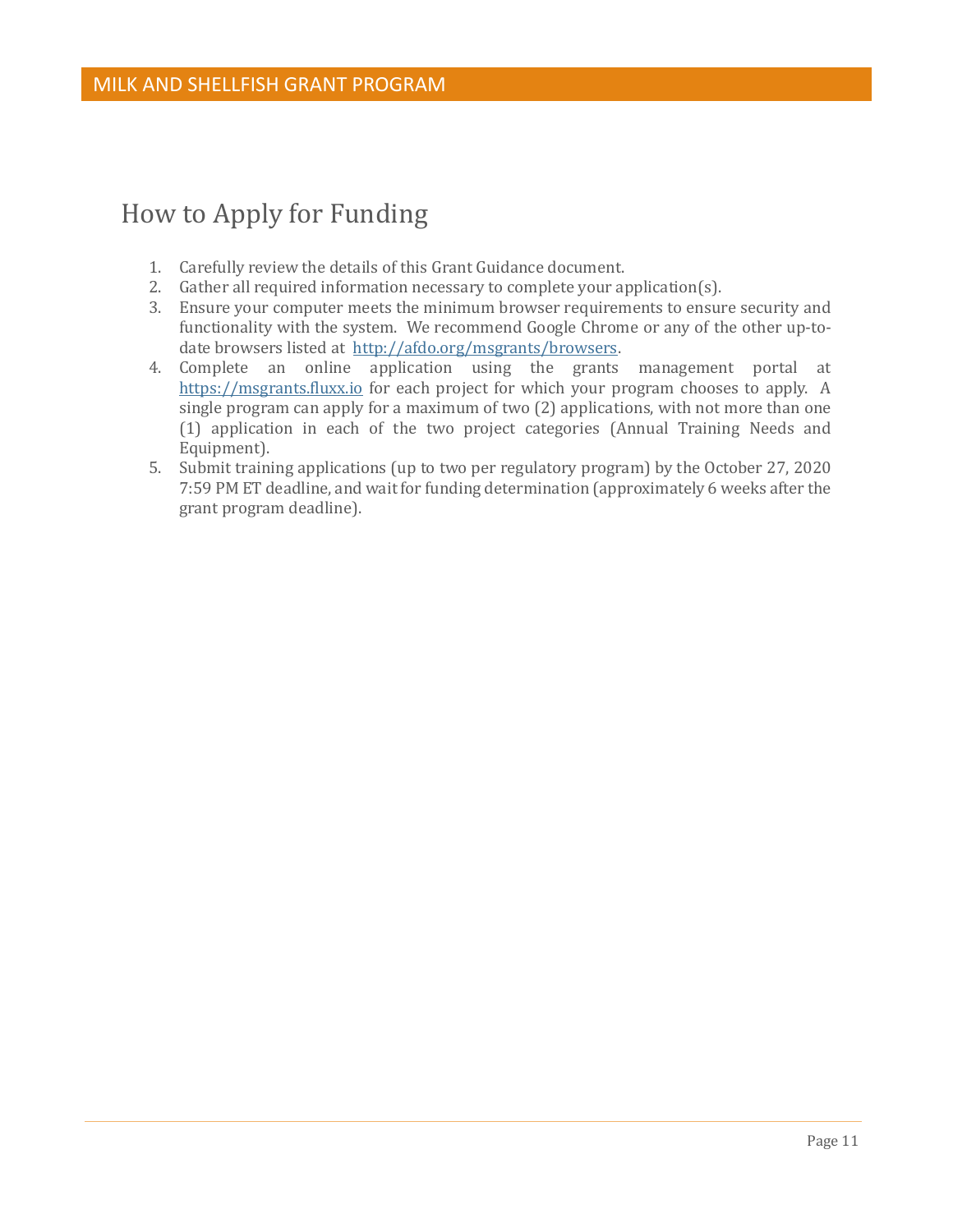## <span id="page-14-0"></span>Step-by-Step Application Guidance

#### <span id="page-14-1"></span>BEST PRACTICES

The following are a few best practices:

- Many applicants find it helpful to gather the required information into a single word processing document, and then later cut and paste that information into the grant portal. This can prevent the loss of worktime caused by Internet connection issues.
- Once you begin to type (or copy and paste) information into the portal, be sure to periodically hit the green "**Save**" button at the top of the screen. After clicking the "Save" button, you can log in and out of the system as often as needed without losing your information. Saved applications may be viewed by clicking "Draft Applications" under the "Applications" heading in the menu on the left panel of your dashboard.
- Your application cannot be submitted until you complete all required fields. Once you have completed all required fields, a "**Submit**" button will appear at the bottom of the screen. Do not click the "Submit" button until your application is complete. If you inadvertently hit "Submit" before your application is complete, contact the Milk and Shellfish Grants Management Team before the application submittal deadline and your application can be moved back to the "Draft" state so that further edits can be made.

#### <span id="page-14-2"></span>STEP 1 – ELIGIBILITY QUESTIONAIRE

From [http://msgrants.fluxx.io,](http://msgrants.fluxx.io/) select the button "New User Registration" and take the Eligibility Questionnaire (users with an existing username in the Milk and Shellfish Grant Portal can skip to STEP 4 – APPLY FOR A GRANT).

#### <span id="page-14-3"></span>STEP 2 – ACCOUNT REGISTRATION

Register as a Point of Contact for your program through the Milk and Shellfish grant portal. This step only appears if the answer to the Eligibility Quiz in Step 1 is answered as "Yes."

#### <span id="page-14-4"></span>STEP 3 – RECEIVE YOUR USERNAME AND PASSWORD

Within 2 business days of registration (but normally sooner, often within 30 minutes) you will receive an email with your username and a password. This email will come to the POC email address you entered during registration. Once you receive these credentials, you may log into the Milk and Shellfish grants management portal and begin working on your application(s). Be sure to save your username and password, as these credentials may be used after you submit to check the status of your application(s). IN RARE CASES, SOME EMAILS ARE FILTERED OUT OR SENT TO SPAM FOLDERS. IF YOU DO NOT RECEIVE AN EMAIL WITH YOUR USERNAME AND PASSWORD WITHIN TWO (2) DAYS OF REGISTRATION, PLEASE CONTACT THE MILK AND SHELLFISH GRANTS MANAGEMENT TEAM.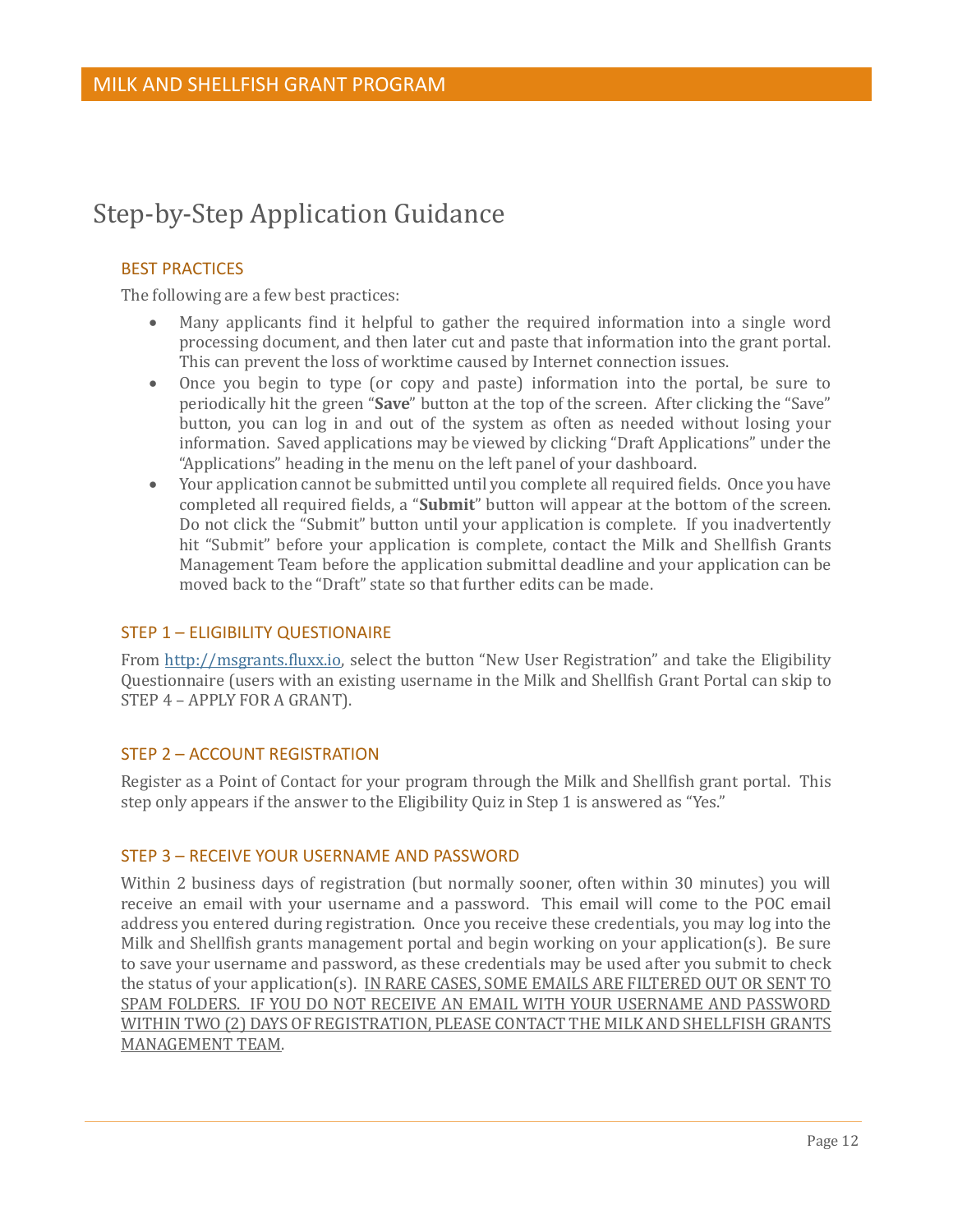#### <span id="page-15-0"></span>STEP 4 – APPLY FOR A GRANT

Complete your grant application(s) by using your username and password to log into the Milk and Shellfish Grant Portal at [https://msgrants.fluxx.io.](https://msgrants.fluxx.io/) A single point of contact from a Program may apply for up to two (2) grants (one in each category – Annual Training Needs and Equipment). Multiple POCs from a single Program may register and apply for grants through this program, but they should coordinate to ensure they do not apply for more than one (1) grant in each category, and no more than two (2) grants in total for the current grant cycle. If more than two (2) applications are made by a single Program, only the first application in each of the project categories will be evaluated.

Once you log into your user dashboard, click "Apply Now" and select one of the following four categories to begin the application:

- GRADE "A" MILK SAFETY ANNUAL TRAINING NEEDS (Fall 2020)
- SHELLFISH SANITATION ANNUAL TRAINING NEEDS (Fall 2020)
- GRADE "A" MILK EQUIPMENT (Fall 2020)
- SHELLFISH SANITATION EQUIPMENT (Fall 2020)

After selecting a grant category, you may begin entering all required information. For certain sections, the required information varies depending on the selected category.

#### <span id="page-15-1"></span>STEP 5 – SAVE AND SUBMIT

Once you have entered all the required information in Steps 3 and 4, carefully review the information you have entered. Click the blue "**Save**" button at the bottom right corner of your screen (we recommend that you save often during the application process to ensure your work is captured). **Note:** Saved applications may be viewed by clicking "Draft Applications" under the "Applications" heading in the menu on the left panel of your dashboard.

Your application cannot be submitted until you complete all required fields. To make changes to a saved application, click the "**Edit**" button at the top right corner of your screen.

Before the grant program deadline, once you have reviewed your application and are confident the information entered into all fields is correct, clear, and complete, click the green "**Submit**" button in the bottom right corner of your screen to submit your application. A "Note for Submit" box will appear, but it is not required to enter any notes. Click "**OK.**"

Before leaving the Application Portal, allow your screen to refresh (you may have to click on one or more "Update Available" pop-ups), and assure your application moves from the "Draft Applications" section of the Portal to the "Submitted for Review" section. You should also receive a system generated email confirming the submittal of each application, shortly after it is submitted (if you do not receive a confirming email, please check your email SPAM folder).

If you do not receive confirmation of your submission, please contact the Milk and Shellfish Grants Management Team at (717) 814-9873 or [msgrants@afdo.org,](mailto:msgrants@afdo.org) before the end date of the open application period.